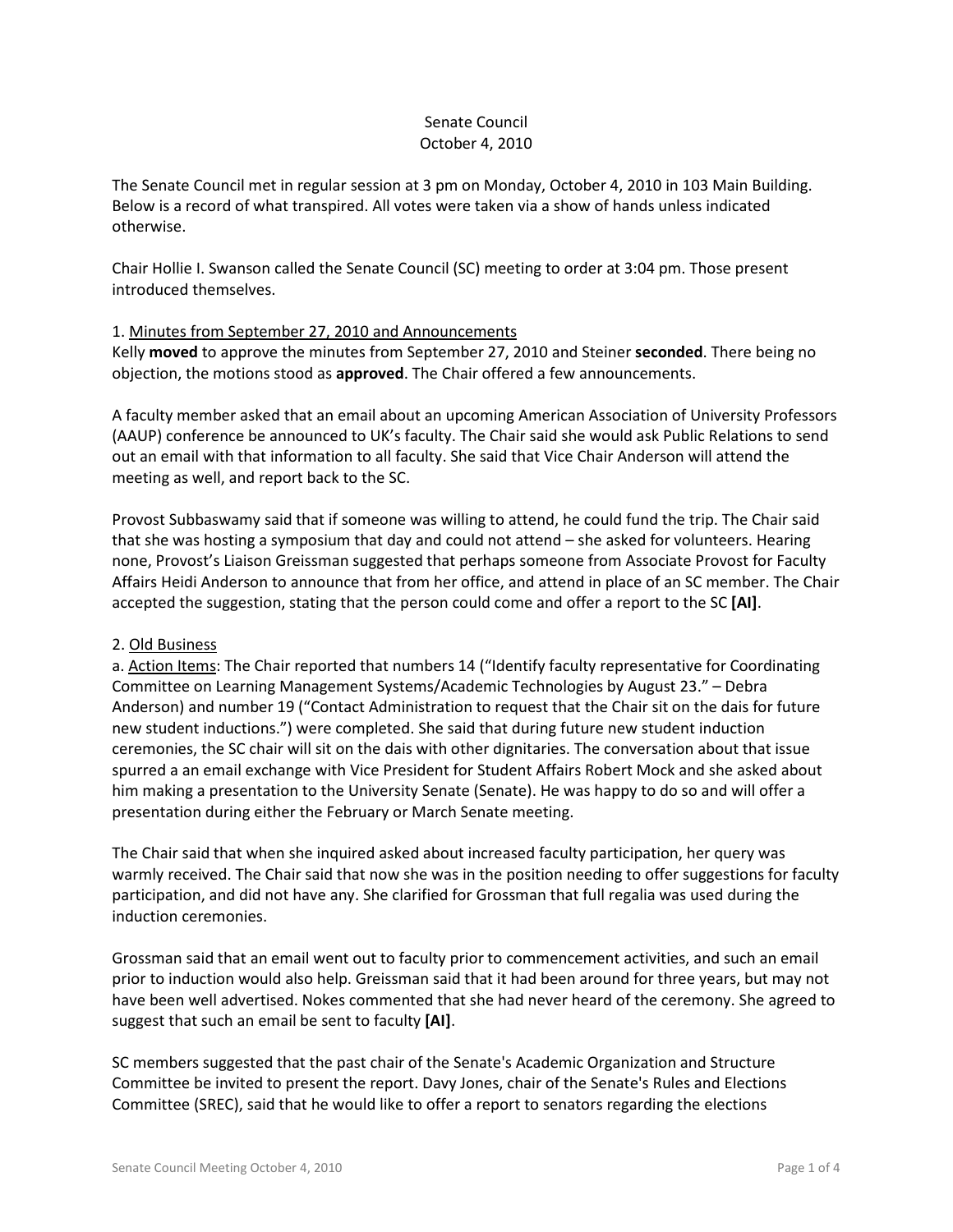conducted throughout the year – the search for faculty representatives on the President Search Committee, elections for SC members, and the election of a faculty trustee in the spring. Also, the SREC has been assisting some colleges with vetting program changes and reductions, and he wanted the Senate to be aware of those activities, and helping to ensure a smooth vetting process.

The Chair said that a suggestion had been made to offer forums for faculty interested in running for election as faculty trustee. The forums could be offered to talk to candidates about how they could represent faculty on the Board of Trustees. Jones said he did not mind commenting about that in his report; although the *Senate Rules* did not mention forums, there was nothing to prohibit them.

Kelly asked if any feedback had been offered regarding the 2009-2010 annual report from the Senate's Academic Organization and Structure Committee (SAOSC), in which the SAOSC questioned how to determine priorities, particularly when finances are tight. There was general discussion about the question. After some time, it seemed the simplest response would be to include a feasibility statement from the Provost with proposals, prior to sending the proposals to committee for review. Grossman suggested that Greissman mention the suggestion to the Provost, and the SC could check back with Greissman about the request **[AI]**.

#### 3. Governing Regulations VII

Greissman offered introductory comments regarding the proposed changes to *Governing Regulations VII*, and also shared a flow chart. Jones also offered comments about the proposed changes. There was extensive discussion among SC members about the proposed changes, possible ramifications and consequences, and general suggestions about how best to vet the changes with faculty. Such suggestions included offering forums in which faculty can ask questions and make comments and specifically submitting input from department chairs, either collectively (as the College of Arts and Science can do with its council of chairs) or individually.

The Chair proposed that the SC break into three teams, headed by Blonder, Grossman and Kelly, because of their collective expertise having served on the Senate's Rules and Elections Committee. She said that SC members could then join the teams. There was additional discussion and there were additional suggestion made regarding vetting of the changes. The Chair said that she would lead the effort to solicit input from department chairs **[AI]**. After additional discussion, she said she would solicit input from center directors, as well **[AI]**.

Grossman suggested that alternatives should be framed to allow faculty to look at differences and be able to prefer one idea over another. For example, something like, "should centers have primary academic appointments?" with narrative information about what the implications are if so, and if not.

Jones reiterated a number of times that from his faculty perspective, the proposed changes did not cause any loss of authority of faculty over educational policy making. Current unaddressed aspects of centers is allowing a certain looseness in structure, which can be improved with benefits from faculty, and the proposed changes offer a net gain and no loss.

# 4. Proposed Changes to *Senate Rules 1.2.2.1.D* ("Elected Faculty Membership," "Vacancy")

Grossman explained the rationale for changing the language in *Senate Rules 1.2.2.1.D.* Jones added that the changes were vetted and influenced by the SREC. Grossman **moved** that the SC recommend the proposed changes to the University Senate, effective fall 2010. Steiner **seconded**. Guest Ernie Yanarella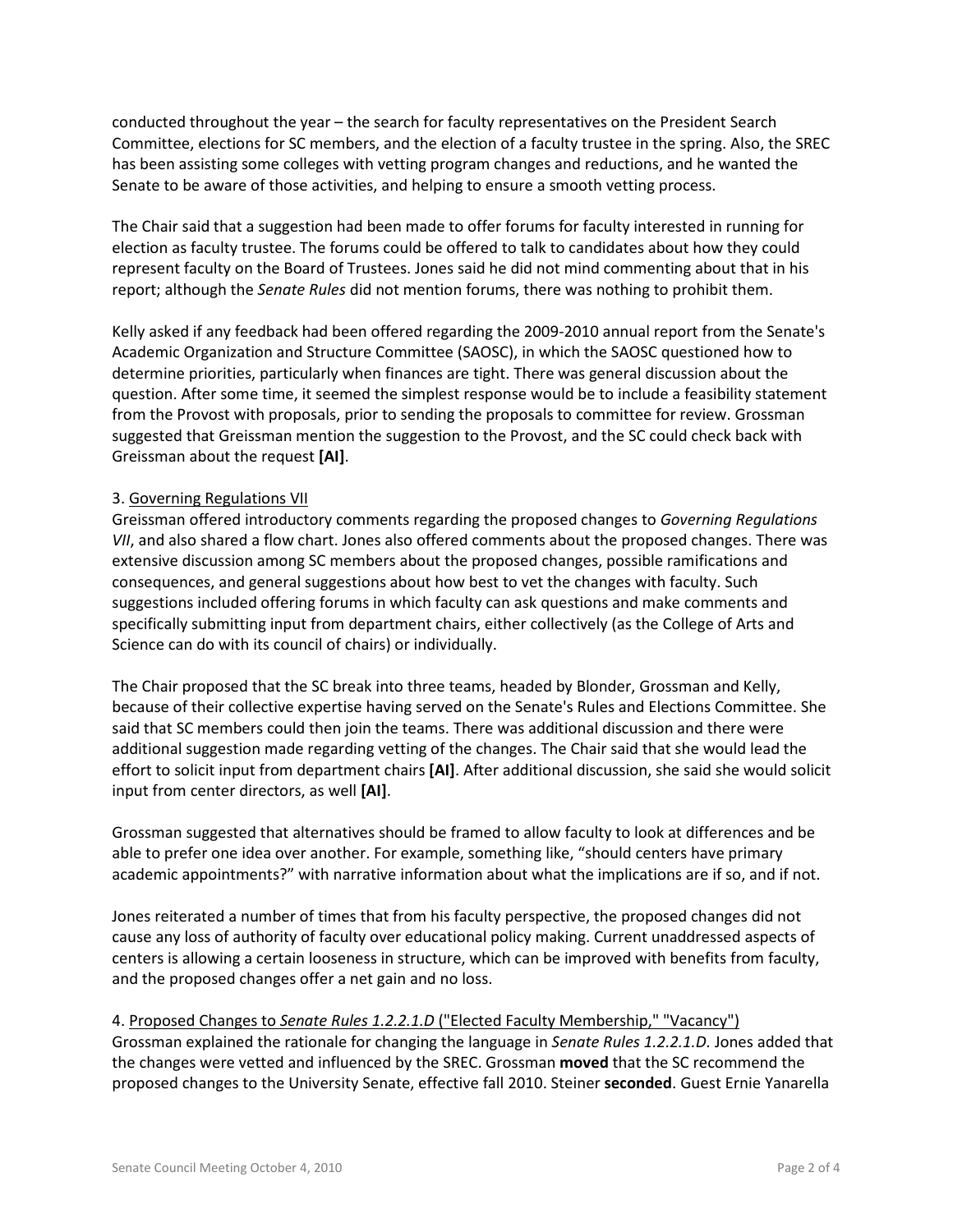offered a few comments regarding the choice for faculty members on the President Search Committee and how that pertained to the change in language pertaining to vacancies.

After brief discussion, a **vote** was taken and the motion **passed** with none opposed.

### 5. Spring Commencement

Guest Tony English (HS/Rehabilitation Sciences) formally expressed some concerns regarding the December commencement pilot and how it seems to be impacting spring recognition ceremonies. He opined that this was in conflict with what the Senate discussed when the pilot was approved. It was determined that Graduate School Dean Blackwell now oversees the December and commencement ceremonies, and should be invited to attend a future SC meeting **[AI]**. In response to an invitation from the Chair, English said he would attend that meeting, schedule permitting.

#### 6. KCTCS September 2010 Candidates for Credentials

Grossman **moved** that the elected September 2010 KCTCS list of candidates for credentials be sent to the University Senate for approval, for submission through the President to the Board of Trustees, as the recommended degrees to be conferred by the Board and Steiner **seconded**. There being no discussion, a **vote** was taken and the motion **passed** with none opposed.

#### 7. Reinstatement Committee Composition

The Chair explained that there needed to be a subset of the SC identified to serve as the Reinstatement Committee. After brief discussion, it was determined that the Chair, Kirk and Grossman will comprise the Reinstatement Committee.

### 8. Tentative Senate Agenda for October 11

SC members discussed the last Senate meeting, as well as the upcoming meeting. During a brief discussion, SC members, reordered some of the agenda items, and added an item pertaining to proposed changes to *SR 1.2.2.1.D*.

Grossman **moved** to approve the tentative Senate agenda for October 11, as reordered and changed, and Steiner **seconded**. There being no further discussion, a **vote** was taken and the motion **passed** with none opposed.

The meeting was adjourned shortly before 5 pm.

[Action Items are part of the minutes, but placed at the end to maximize use of space.]

Respectfully submitted by Hollie I. Swanson, Senate Council Chair

SC members present: Anderson, Blonder, Grossman, Kelly, Kirk, Nokes, Peek, Randall, Swanson and Steiner.

Invited guests present: Marcy Deaton, Tony English, Davy Jones, Catherine Seago, Kaveh Tagavi and Ernie Yanarella.

Prepared by Sheila Brothers on Friday, October 15, 2010.